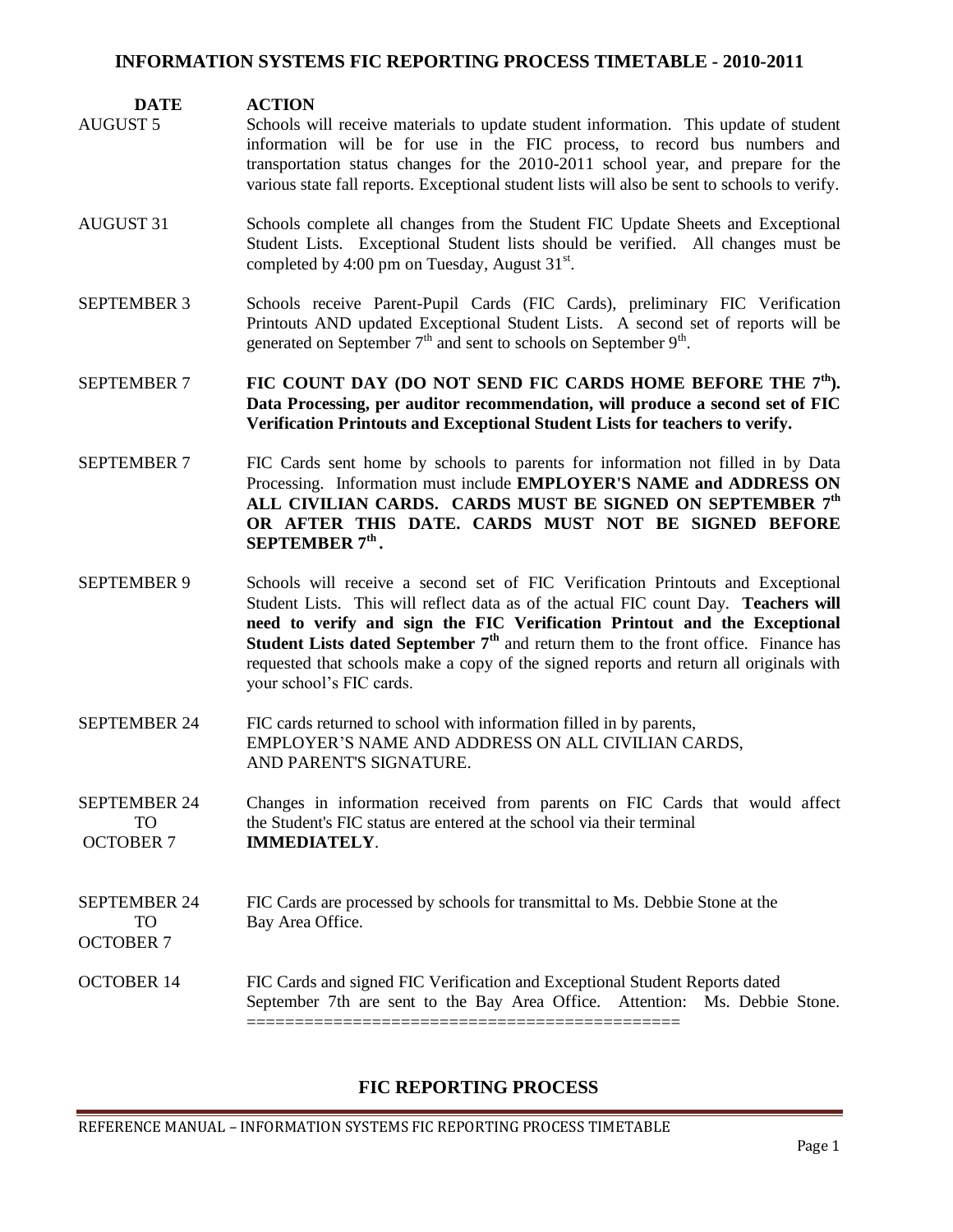The FIC Reporting Process is a system whereby Okaloosa County schools can determine and report the correct number of students by the proper categories to receive FIC funding. The following is a step-by-step process that schools can follow to complete this process. If changes occur that will alter this process, we will immediately update this information.

## **STEP 1 - FIC REPORTING TIME TABLE IS SENT TO SCHOOLS**

| By July 30 <sup>th</sup> |  |
|--------------------------|--|
|                          |  |

Purpose: This timetable will establish the exact dates that schools can expect to complete each step in the FIC Reporting Process.

## **STEP 2 - STUDENT INFORMATION IS VERIFIED**

Time: FIC update sheets sent to schools by August  $5<sup>th</sup>$ .

Materials Received:

| А. | FIC Update Sheets |
|----|-------------------|
|----|-------------------|

- B. Exceptional Student Lists for Verification
- C. Transportation Roster

#### Method:

A. Student will receive FIC Update Sheet to verify the information below. This may be done by sending the sheet home to parents.

1. Student information to be verified by parent:

- a. Legal Name h. Business Phone b. Date of Birth i. Parent Name c. School Attending i. Bus Number d. Grade of Student k. Transportation e. Homeroom Teacher Information f. Address (Street  $& City$ ) l. FIC Status Information g. Home Phone
- B. Schools will use Panels S313, 314,315,316, and 317 to record changes in information received from parents on the Students Update Sheets. In addition, schools should review and make changes on any other data they feel necessary.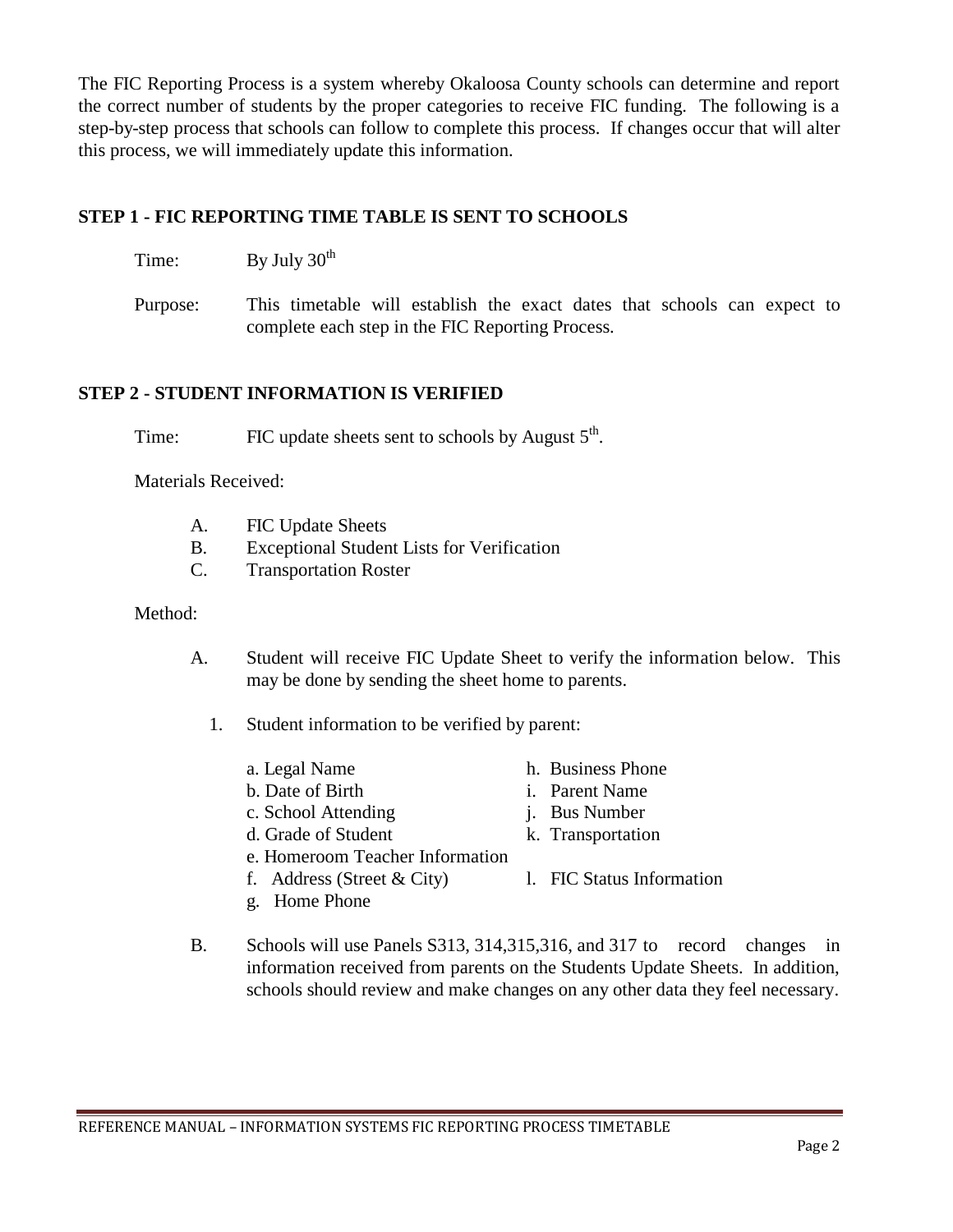C. Exceptional Student Lists will be printed by Data Processing so Exceptional Education Teachers can verify this information. Any changes that need to be made as a result of an error on this list (such as additions or deletions students, corrections to Special Program Data, course information changes, etc.) should be made on appropriate panels. REMINDER: THE TERM "SPEC ED" COVERS ALL EXCEPTIONALITIES EXCEPT GIFTED. GIFTED IS NOT REGARDED AS "SPEC ED" FOR FIC. Any change in FIC status has to be updated on Panel S316. **VERY IMPORTANT!** The Exceptional Student Lists must be verified. Updated Exceptional Student Lists will be sent with the FIC CARDS for verification, signing and filing.

# **STEP 3 - SCHOOLS COMPLETE INFORMATION CHANGES**

- Time: Changes from the student FIC Update Sheets completed by August 31<sup>st</sup>.
- Method: All student information changes and additions or deletions of student to Exceptional Education classes will be completed in the AS/400. Student FIC Update Sheets should **not** be sent to MIS.

# **STEP 4 - SCHOOLS RECEIVE PARENT-PUPIL CARDS (FIC CARDS), LIST OF STUDENTS BY HOMEROOM AND FIC CATEGORY AND UPDATED EXCEPTIONAL STUDENT LISTS**

Time: September 3<sup>rd</sup>

Materials Received:

- A. Parent-Pupil Cards (FIC cards)
- B. List of students by Homeroom and FIC category, (FIC Verification Printout)
- C. Updated Exceptional Student Lists
- D. Blank FIC Cards (for school use)

- A. Parent-Pupil Cards (FIC cards) will be printed and sent to each school. Cards will be separated, before you receive them, into homeroom groups for schools. The cards will be pre-printed with the following information:
- 1. Number of Students in FIC Category which he/she falls into (for your school). This number will be found after the notation "Seq. No." on the upper left-hand side of the card.
- 2. Number of Students in FIC Category he falls into (county wide). This number will be in the upper right-hand side of the card.
- 3. FIC Category 4. Pupil Name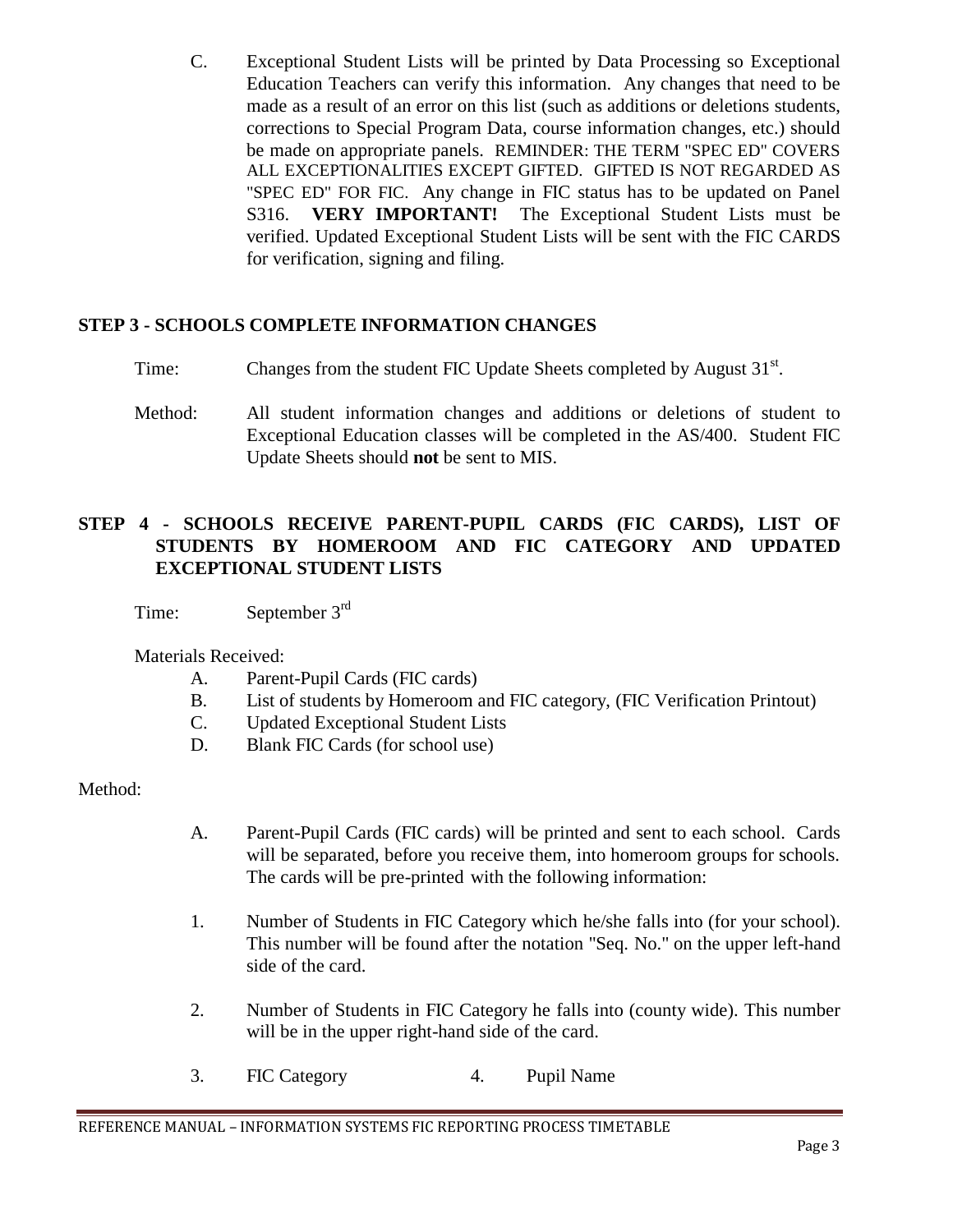|  |  | Date of Birth |  | School |
|--|--|---------------|--|--------|
|--|--|---------------|--|--------|

- 7. Grade 8. Homeroom
- 9. Street Address 10. City and State
- 11. Home Telephone 12. Business Telephone
- 13. Florida Student Number Identifier
- B. A list of students sorted by homeroom and category (FIC Verification Printout) will be printed by Data Processing and sent to the schools. This printout will be multipurpose. This list will enable:
	- 1. Teachers to check off if the FIC card was sent home to the parents.
	- 2. Teachers to check off that the FIC card was returned and completed properly.
	- 3. Teachers to alert the office by verifying that information was changed on the FIC card when it was returned. Teachers will **sign** the printout and return to the school office.
	- 4. The office staff to check off that the change on the student's FIC card was updated on the Data Base.
	- 5. The school to show compliance in the event of an audit.

# **Copies of the FIC Verification Printout and Exceptional Student Lists will be kept at the school site for audit purposes (5 year retention). Originals should be sent to Debbie Stone at the BAO.**

- C. **VERY IMPORTANT!** The Exceptional Student List must be verified and signed by the ESE teacher and on file in the principal's office. The FIC Verification Printout must be verified and signed by the homeroom teacher and on file in the principal's office.
- D. Blank FIC Cards To use for students who did not receive a card through error, loss of the original card, and entry on FIC Count Day.

# **STEP 5 - SCHOOLS ADD OR DELETE STUDENTS THAT DID NOT SHOW CORRECTLY ON THEIR FIC CATEGORY LIST**

Time: Step begins immediately after FIC Cards are received on Sept.  $3<sup>rd</sup>$ .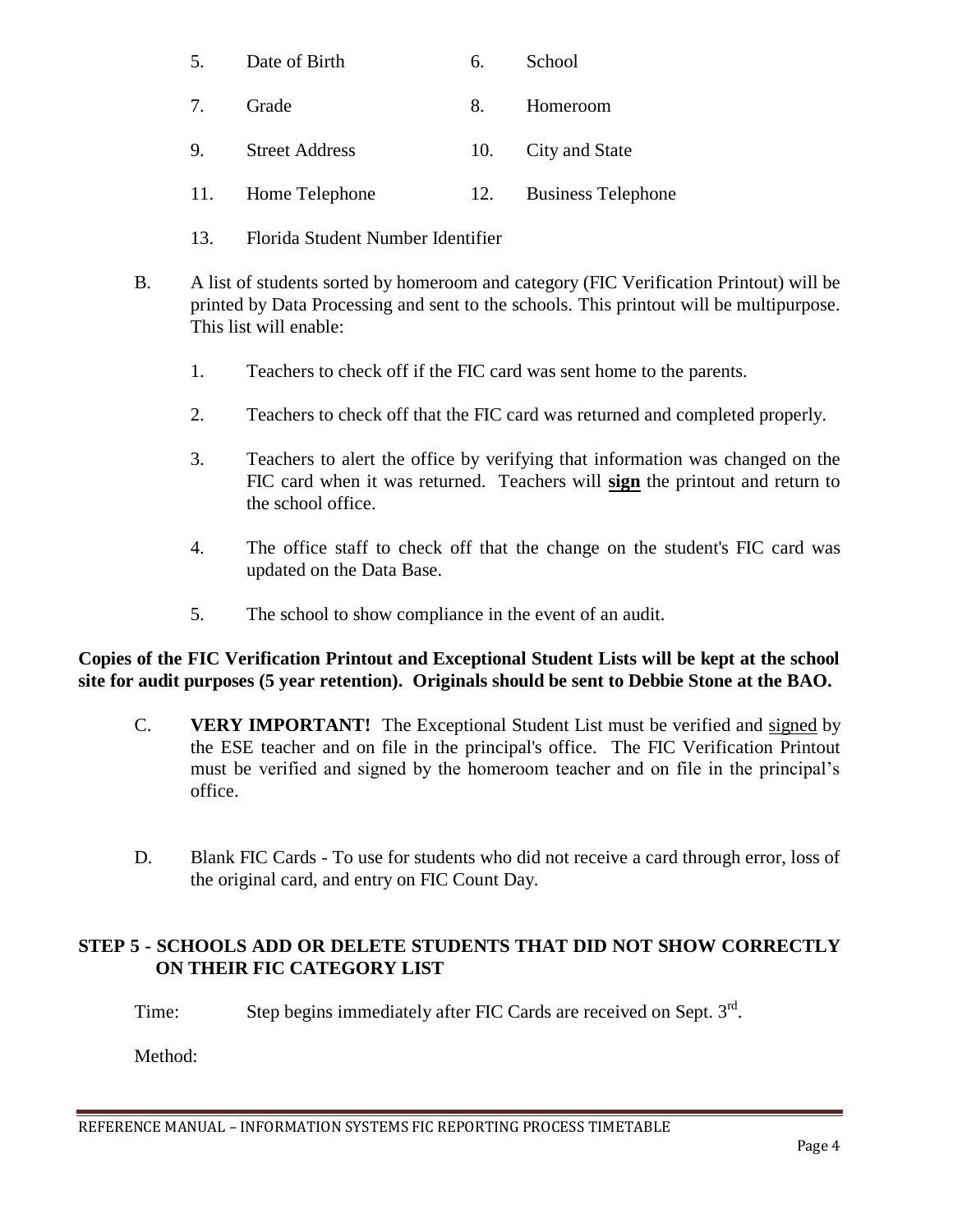A. The cards and lists you received in Step 4 reflect a "captured" student file for your school as of two days before the FIC Count Day. In order for the student file to reflect new entries on the two days before the FIC Count Day, and to delete students who should not have been there, or withdrew on the day before FIC Count Day, please follow the procedures below:

# B. WHEN TO USE A BLANK FIC CARD:

- 1. The following situations may assist you with the correct process.
	- a. A student in school but no card printed immediately enter this student on Panel S316 Basic Record (PK-12) with his correct FIC Code in the area marked "FIC". If you need assistance contact MIS.
	- b. New student who entered on the day previous to FIC Count Day and the day of FIC count and he was given an FIC Code at this time. No further entry must be made, the student simply entered after the cards were printed. Fill in a blank FIC card using the information provided by the student upon registration Homeroom teacher should add student's name to their FIC Verification Printout.
	- c. A student informs the office "I lost my FIC card." If a student loses his/her preprinted FIC card, the office staff should fill in a blank FIC card from information found on Panels S313, S314, S315, S316, S318.
- 2. Use a blank FIC Card to make a card for the students mentioned in 1a 1c above. Be sure to place the card alphabetically in the proper category.

# C. TO DELETE STUDENTS FROM YOUR FIC CARDS:

- 1. The following situations may assist you with the correct process:
	- a. Student who has a preprinted FIC card, but has yet to attend school, write in **BOLD** print across the card **NOT COUNTED IN FIC COUNT** and place the card in alphabetical order in the ineligible category. **Please be careful.**
	- b. Student who withdrew on the day previous or on FIC Count Day, write in **BOLD** print across the card **NOT COUNTED IN FIC COUNT, W/D** and the **withdrawal date**. Place the card in alphabetical order in the ineligible category. **Please be careful**.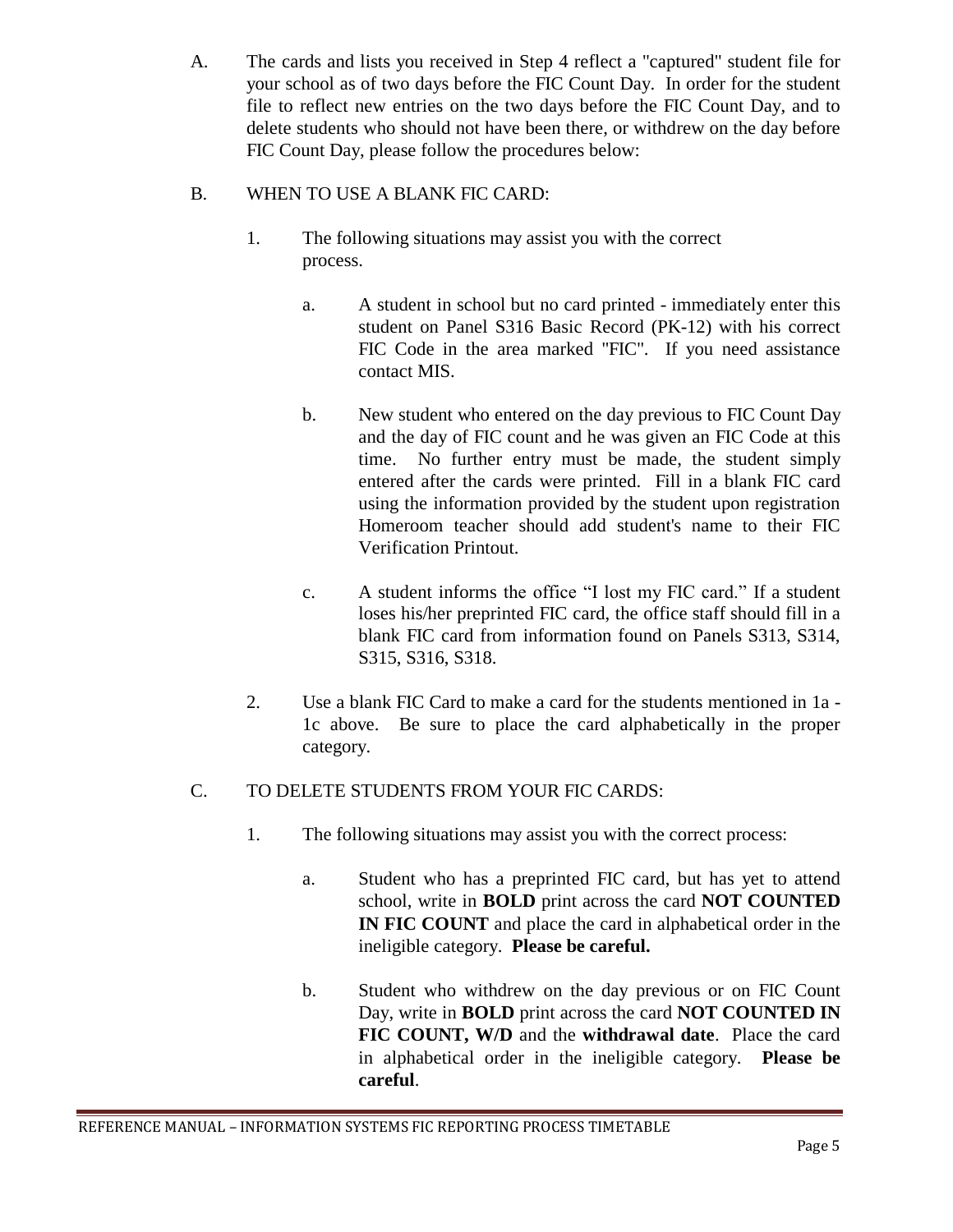2. To correct the problems mentioned in 1a and 1b above, write in **BOLD** print across the card: NOT COUNTED IN FIC COUNT and place the card in the correct alphabetic sequence in the ineligible category.

# **STEP 6 - SCHOOLS SEND FIC CARDS HOME TO PARENTS FOR SIGNATURE**

# Time: **DO NOT SEND HOME BEFORE SEPTEMBER 7<sup>th</sup>.**

Method:

- A. Encourage each student to have the information that is not verified on the card corrected, to get his/her parent's signature on the card, and return the card to the teacher as soon as possible. (Caution the teacher to refrain from making any coercive remarks to students about bringing these cards back to school.)
- B. The **EMPLOYER** must be filled in where shown in **PART D, PARENT AND EMPLOYMENT DATA**, on all civilian cards.
- C. Parent's Signature.
	- 1. The card should be signed by the eligible parent. If the eligible parent is unable to sign the card, then the other parent should **sign**.
- D. The card **MUST** be signed on the FIC Count Date, or a day after this date.

## **STEP 7 – SCHOOLS RECEIVE SECOND SET OF FIC VERIFICATION AND EXCEPTIONAL STUDENT LISTS**

Time: By September  $9<sup>th</sup>$ 

- A. Data Processing, at the recommendation of auditors, will generate a second set of FIC Verification and Exceptional Student Lists on the official FIC County Date (September  $7<sup>th</sup>$ ).
- B. This second set of reports will assist schools in identifying newly enrolled students or changes to students' FIC or special program status.
- C. Finance has requested that teachers verify and sign the second set of reports which will be dated September  $7<sup>th</sup>$ .
- D. Schools should make a copy of these reports to keep on file and return all signed originals to Finance with your school's FIC cards.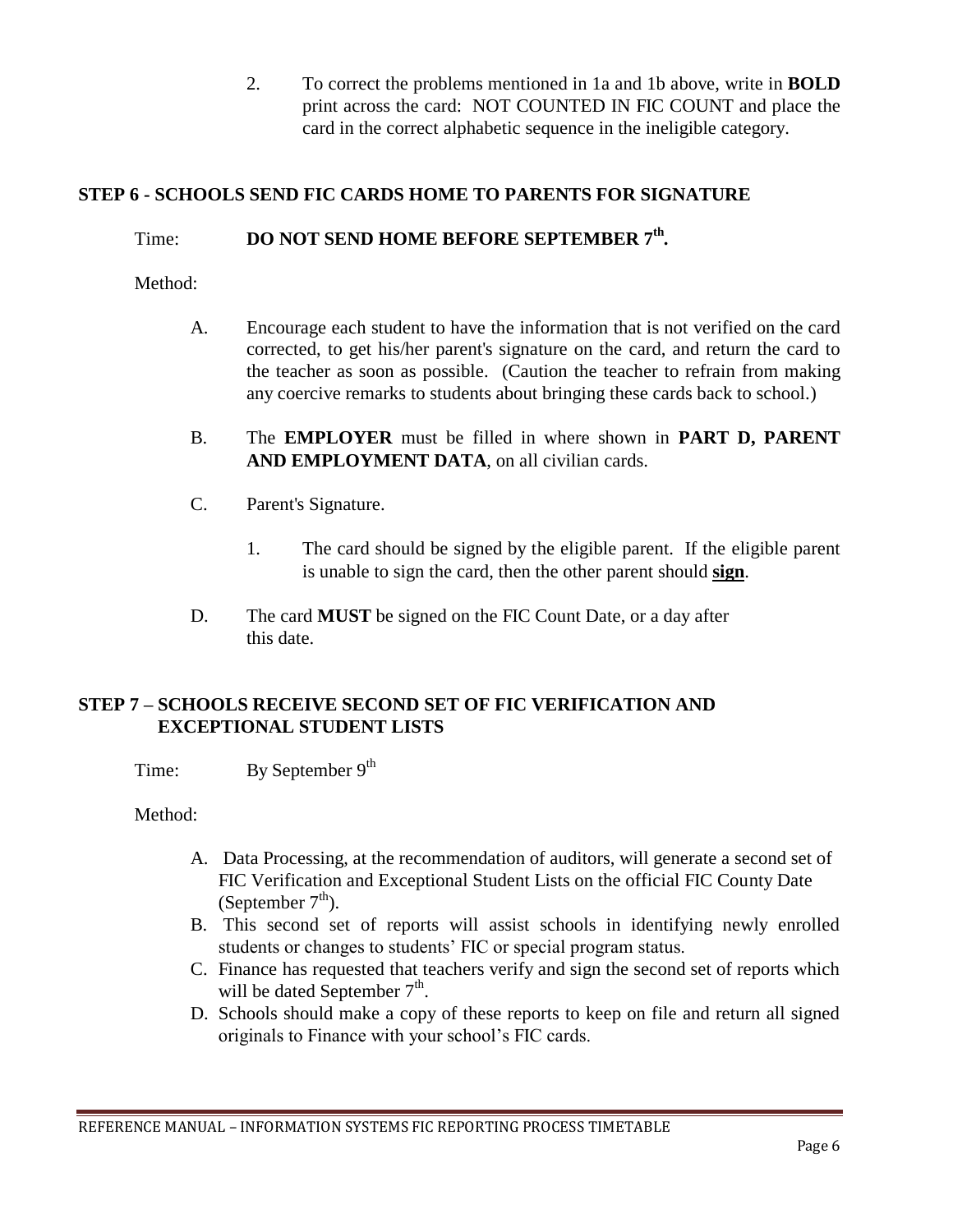### **STEP 8 - FIC CARDS ARE RETURNED TO SCHOOLS**

Time: By September 24<sup>th</sup>

## **STEP 9 - CHANGES IN INFORMATION RECEIVED FROM PARENTS ON FIC CARDS THAT WOULD AFFECT THE STUDENT'S FIC STATUS IS UPDATED ON PANEL S316.**

Time: By OCTOBER  $7<sup>th</sup>$ 

Method:

- A. Examples of some changes that would affect a student's FIC Status are:
	- 1. Parent listed as being in the Military Service but actually retired before FIC Count Day.
	- 2. Parent listed as living on base but actually moved off base before FIC Count Day.
	- 3. Parent listed as working on Federal Property but actually was not employed on Federal Property on FIC Count Day.
	- 4. Parent listed as ineligible but actually in Military Service or working on Federal Property.
	- 5. Parent listed as being in Military Service with student who is an Exceptional Student but student actually is not in Exceptional Education classes.

# **STEP 10 - FIC CARDS ARE PROCESSED BY SCHOOLS FOR TRANSMITTAL TO MS. DEBBIE STONE AT THE BAY AREA OFFICE.**

Time: September  $24<sup>th</sup>$  and to be completed by October  $14<sup>th</sup>$ 

- A. Teachers should check each card for completion, parent's signature, and name of employer, in Part D, for civilians only.
- B. Teacher should initial in the appropriate space at the top right-hand corner of the card, signifying that they have personally checked the card.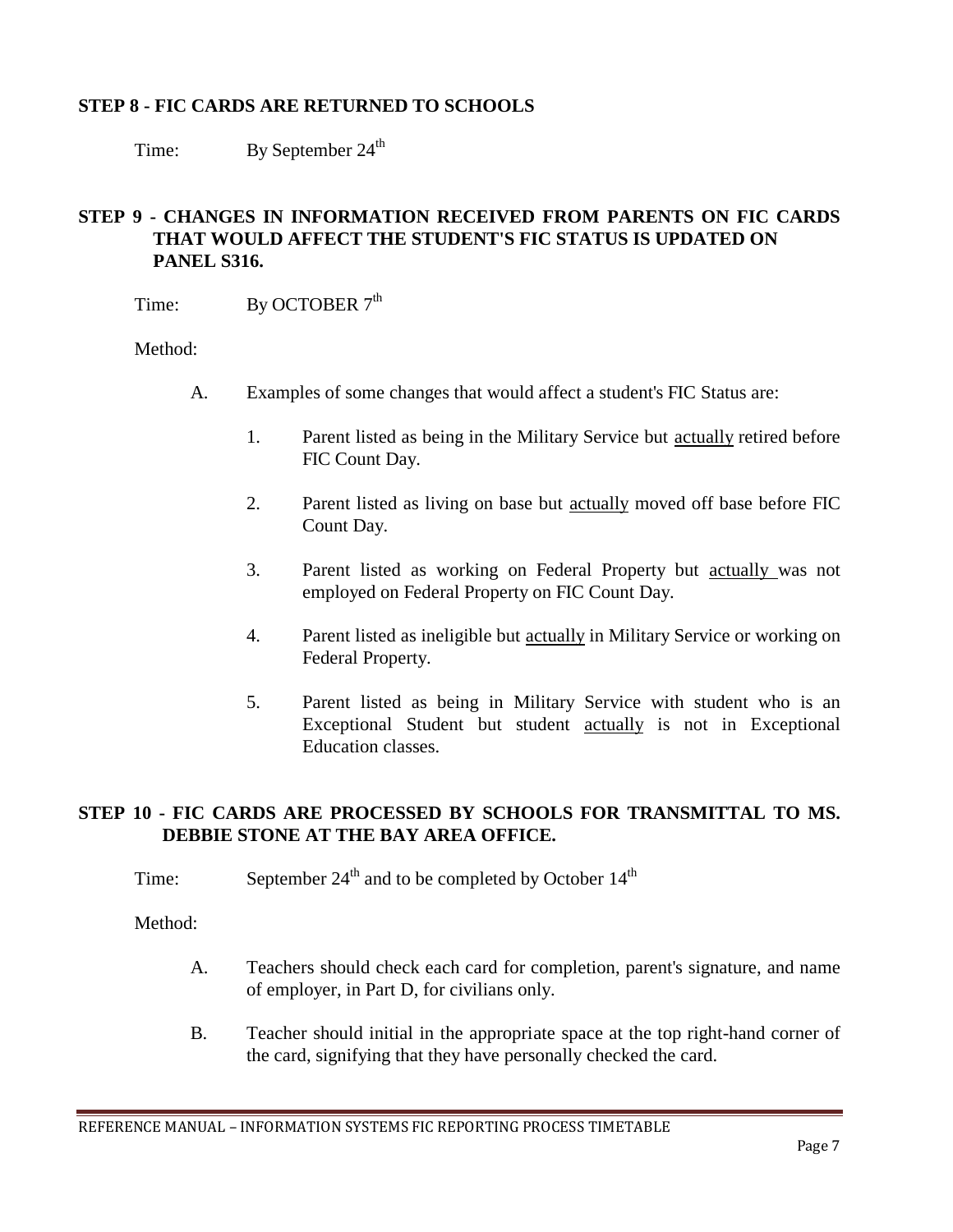- C. Any changes to the FIC Survey Card supplied by parents that would affect a student's FIC status should be corrected on the appropriate panels by office personnel immediately.
- D. Schools should enter, when applicable, the Low Rent Housing Information. Low Rent Housing Codes are shown on page 10 and 11. If Low Rent Housing codes are placed on S316 before the cards are printed they will print on the card.
- E. FIC Cards should be alphabetized by schools according to FIC Category.
- F. Any NEW FIC Card (one not printed by Data Processing) or card that has a changed FIC status should be added alphabetically in the correct category for that particular card.
- G. FIC Categories are on page 9.
- H. The individual who has the responsibility for checking the cards should put her initials in the top right hand corner of the card.
- I. All schools will submit cards and reports to Ms. Debbie Stone, Bay Area Office.

## J. **PLEASE REMOVE ALL STAPLES FROM ALL CARDS**

#### **STEP 11 - SCHOOLS SEND CARDS TO MS. DEBBIE STONE AT BAO FINANCE.**

- Time: October  $14<sup>th</sup>$  or **earlier** if the schools have collected all the cards and completed the process.
- Method: See discussion in Step 10.

## **STEP 12 - MS. DEBBIE STONE ARRANGES DISTRICT FIC CARDS BY FIC CATEGORIES.**

Time: Begin October 15<sup>th</sup>

## **LET US ALL MAKE A MAXIMUM EFFORT TO GET AS MANY ELIGIBLE CARDS AS POSSIBLE.**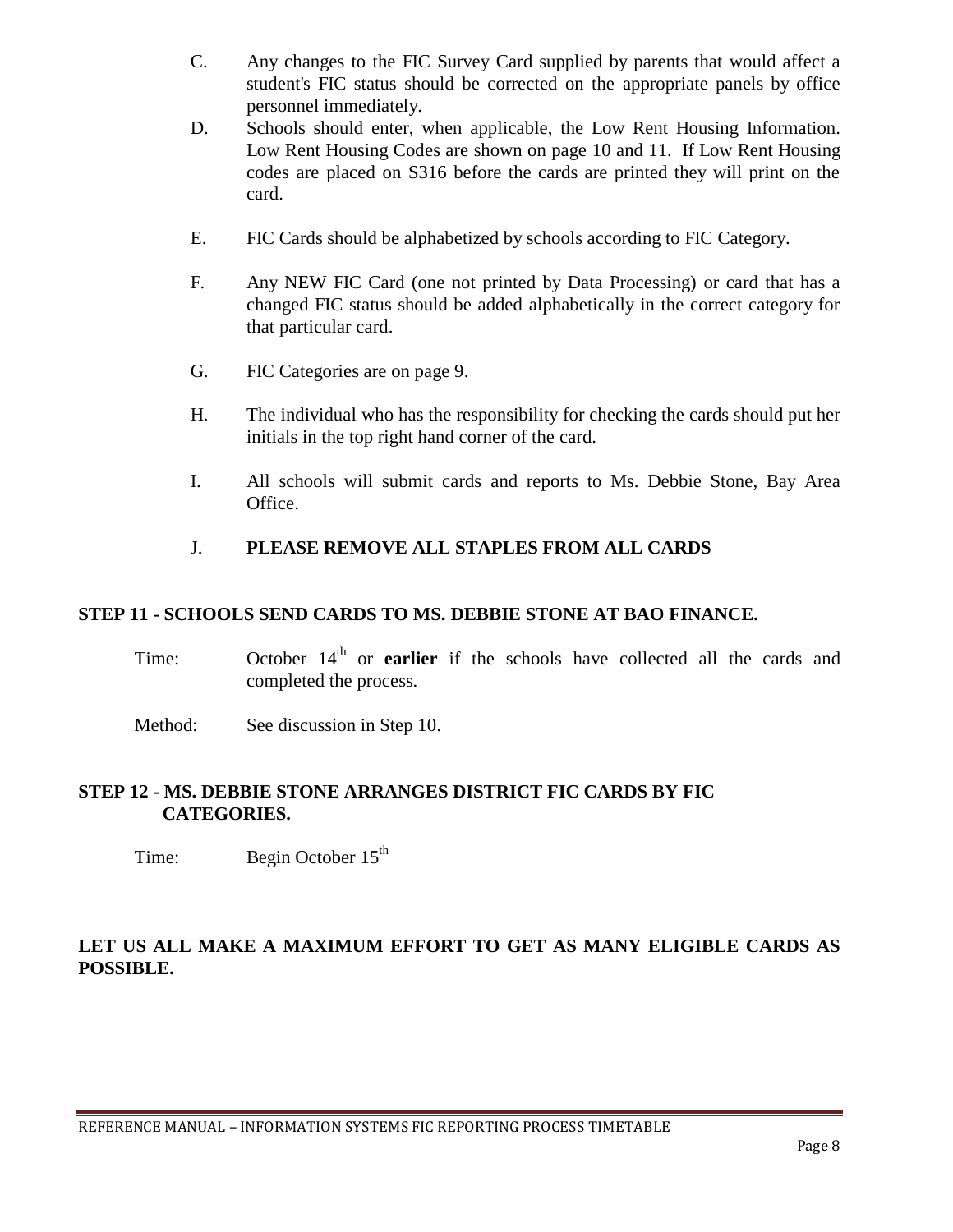# **LIST OF FIC CATEGORIES**

# **RESIDES ON FEDERAL PROPERTY**

- A -- The student resides on Federal Property and the parent is employed on Federal Property and the parent is **NOT** in the Uniformed Services the U.S.
- B -- The student resides in Low Rent Housing and the parent is employed on Low Rent Housing or other Federal Property and the parent is **NOT** in the Uniformed Services of the U.S.
- C -- The student resides on Federal Property and the parent is on Active Duty in the Uniformed Services of the U.S.
- D -- The student resides in Low Rent Housing and the parent is on Active Duty in the Uniformed Services of the U.S.
- E -- The student resides on Indian Lands.
- F -- The student is a Special Education Student who resides on Federal Property and has a parent on active duty in the Uniformed Services of the U.S.
- G -- The student is a Special Education Student who resides in Low Rent Housing and has a parent on active duty in the Uniformed Services of the U.S.
- H -- The student is a Special Education (Handicapped) Student who resides on Indian Lands.
- I -- The student resides on Federal Property and the parent is **NOT** employed on Federal Property.
- J -- The student resides in Low Rent Housing and the parent is **NOT** employed on Federal Property.

# **RESIDES ON NON-FEDERAL PROPERTY**

- K -- The student resides on Non-Federal Property with a parent employed on Federal Property situated in whole or in part in the county in which the school district is located.
- L -- The student resides on Non-Federal Property with a parent Employed on Low Rent Housing situated in whole or in part in the county in which the school district is located.
- M -- The student resides on Non-Federal Property with a parent employed on Federal Property situated in whole or in part within the state in which the school district is located.
- N -- The student resides on Non-Federal Property with a parent employed on Low Rent Housing situated in whole or in part within the state in which the school district is located.
- O -- The student resides on Non-Federal Property and has a parent on Active Duty in the Uniformed Services of the U.S.
- P -- The student is a Special Education Student who resides on Non-Federal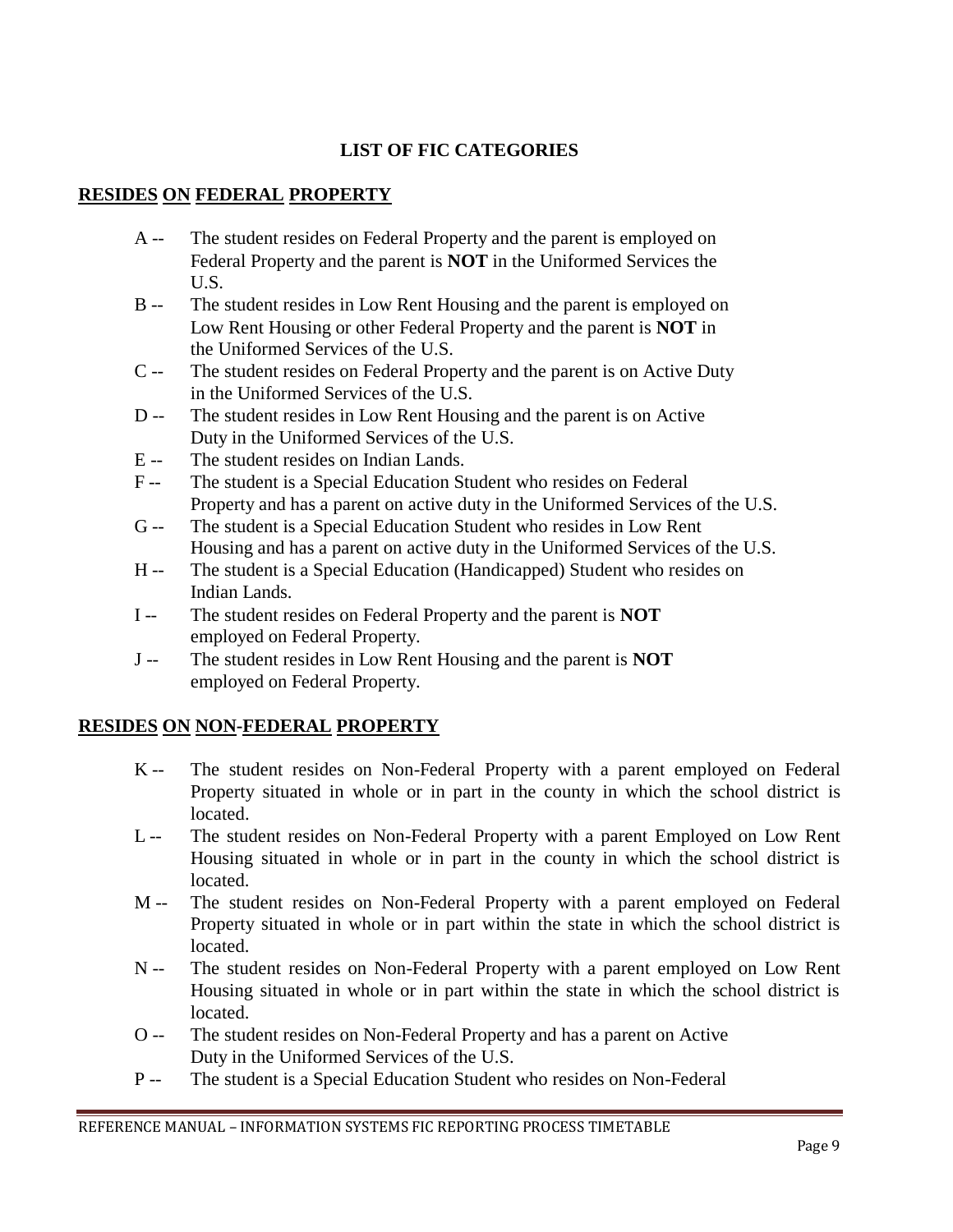Property and has a parent on Active Duty in the Uniformed Services of the U.S.

Z -- Ineligible.

## **LOW RENT HOUSING CODES**

#### **FORT WALTON BEACH AREA:**

#### **CODE DESCRIPTION**

#### 1 **Fla. 69-1**

Ed Brown Street (33-41 odd), 42-89, (91-97 odd), (98-111), 113,115 & (117-125) Dowdell Street (70-77) Buchanan Court (22-47) (49-69 odd)

#### **NICEVILLE AREA:**

#### **CODE DESCRIPTION**

#### 3 **Fla. 52-1**

Azalea Drive (101,102,104,105,106,108,109,110,113) (103,107,111,112,115,117) A&B Camelia Place (200-206 A & B units) and 207 Niceville Avenue (312, 314, 318, 320 A & B) 27th Street (507,509,511,513,515,517,521,523) (401,403,501,503,505,519) A&B

## 3 **Fla. 52-2**

Al's Drive (1300-1330 even), (1339&1341) Boyd Circle (501-513), 515, 517 & 519 Cedar Street (801,803) (A & B) South Cedar Street (1204 A& B) Ellis Ave. (208 & 210) (A & B) Kendrick Lane (601,603,609,611,613,615)